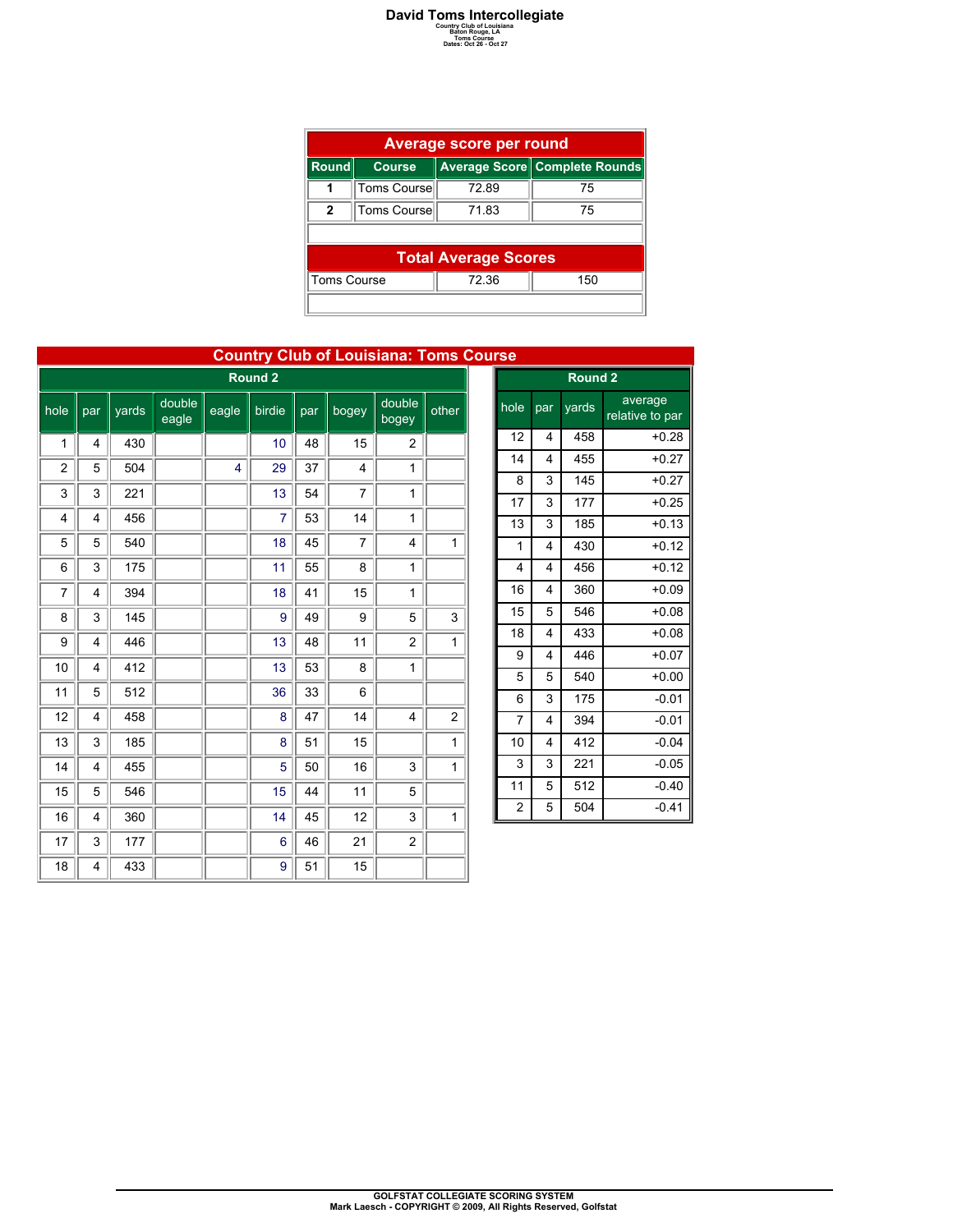## **David Toms Intercollegiate**<br> **Country Club of Louisiana**<br>
Baton Rouge, LA<br>
Dates: Oct 26 - Oct 27<br>
Dates: Oct 26 - Oct 27

| Round 1        |                         |       |                            |                | Round <sub>2</sub> |       |                            |  |  |
|----------------|-------------------------|-------|----------------------------|----------------|--------------------|-------|----------------------------|--|--|
| $h$ ole        | par                     | yards | average<br>relative to par | hole           | par                | yards | average<br>relative to par |  |  |
| 3              | 3                       | 221   | $+0.40$                    | 12             | 4                  | 458   | $+0.28$                    |  |  |
| 12             | 4                       | 458   | $+0.32$                    | 14             | 4                  | 455   | $+0.27$                    |  |  |
| 18             | 4                       | 433   | $+0.27$                    | 8              | 3                  | 145   | $+0.27$                    |  |  |
| 14             | $\overline{\mathbf{4}}$ | 455   | $+0.23$                    | 17             | 3                  | 177   | $+0.25$                    |  |  |
| $\overline{4}$ | 4                       | 456   | $+0.23$                    | 13             | 3                  | 185   | $+0.13$                    |  |  |
| 13             | 3                       | 185   | $+0.20$                    | $\overline{4}$ | 4                  | 456   | $+0.12$                    |  |  |
| 8              | 3                       | 145   | $+0.19$                    | 1              | 4                  | 430   | $+0.12$                    |  |  |
| 17             | 3                       | 177   | $+0.15$                    | 16             | 4                  | 360   | $+0.09$                    |  |  |
| 1              | 4                       | 430   | $+0.12$                    | 18             | 4                  | 433   | $+0.08$                    |  |  |
| 6              | 3                       | 175   | $+0.12$                    | 15             | 5                  | 546   | $+0.08$                    |  |  |
| 15             | 5                       | 546   | $+0.12$                    | 9              | 4                  | 446   | $+0.07$                    |  |  |
| 9              | 4                       | 446   | $+0.09$                    | 5              | 5                  | 540   | $+0.00$                    |  |  |
| 5              | 5                       | 540   | $+0.08$                    | 6              | 3                  | 175   | $-0.01$                    |  |  |
| $\overline{2}$ | 5                       | 504   | $-0.04$                    | 7              | 4                  | 394   | $-0.01$                    |  |  |
| 16             | 4                       | 360   | $-0.05$                    | 10             | 4                  | 412   | $-0.04$                    |  |  |
| 7              | 4                       | 394   | $-0.07$                    | 3              | 3                  | 221   | $-0.05$                    |  |  |
| 10             | 4                       | 412   | $-0.13$                    | 11             | 5                  | 512   | $-0.40$                    |  |  |
| 11             | 5                       | 512   | $-0.32$                    | 2              | 5                  | 504   | $-0.41$                    |  |  |